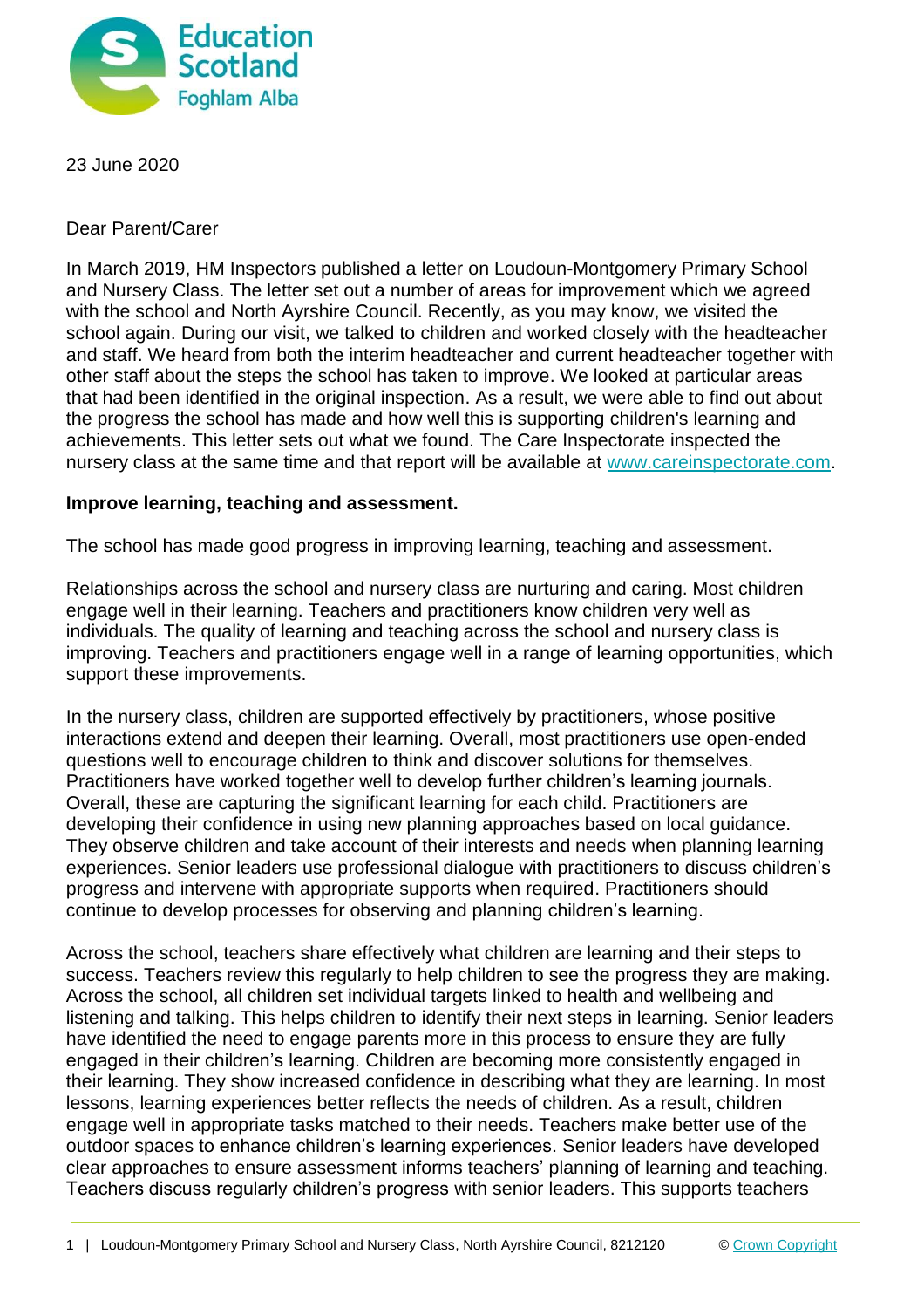

planning of learning experiences and helps identify appropriate interventions to ensure children make continued progress.

## **Ensure appropriate processes and support are in place to improve outcomes for all children, in particular those with barriers to learning.**

The school has made good progress in establishing appropriate processes and supports to improve outcomes for all children.

In the nursery class, practitioners and children increasingly use the language of the wellbeing indicators in their daily practice. Senior managers have put in place procedures to make sure that significant events and information relating to children's wellbeing are appropriately recorded and monitored. Practitioners have reviewed children's plans and all children who face barriers to their learning have individual plans in place. These are created in consultation with families and other partners, where appropriate. Practitioners should continue to ensure all relevant information relating to children's wellbeing is easily understood by staff and accessible when required.

Across the school, teachers continue to develop children's understanding of wellbeing and the impact this has on their lives. In most classes, teachers provide better differentiated learning approaches, including the use of appropriate tasks and activities suited to the needs of all children. The management of record keeping for children with additional support needs has improved significantly. Senior leaders now have a helpful overview of supports in place for all children. Processes are in place to consider the needs of children and to identify appropriate interventions. Teachers and senior leaders use plans appropriately to support barriers to children's learning. They review and update these plans regularly in consultation with families. Staff should continue to develop children's targets to ensure they are specific and measurable. This should ensure these have maximum impact on children's progress.

## **Develop robust approaches to self-evaluation to identify areas for improvement. Develop strategic leadership and leadership at all levels to drive forward improvements at an increased pace of change.**

The school has made good progress in developing robust approaches to self-evaluation and establishing strategic leadership at all levels.

The local authority appointed an experienced interim headteacher who initiated changes across the nursery class and school. She established a detailed action plan with specific, clear and measurable outcomes. This has led to a brisk pace of change across the school and nursery class which is well supported and embraced by all staff and the wider school community. This is impacting positively on both children and their families. She led effectively the review and refresh of the vision, values and aims across the nursery and school. The values are understood fully by the whole school community.

In the nursery, the newly appointed team, alongside existing practitioners has formed a welcoming and inclusive environment. They are supportive and respect each other's skills and knowledge. All practitioners have leadership roles and are increasingly involved in reviewing the work of the nursery. They welcome feedback to support children's experiences.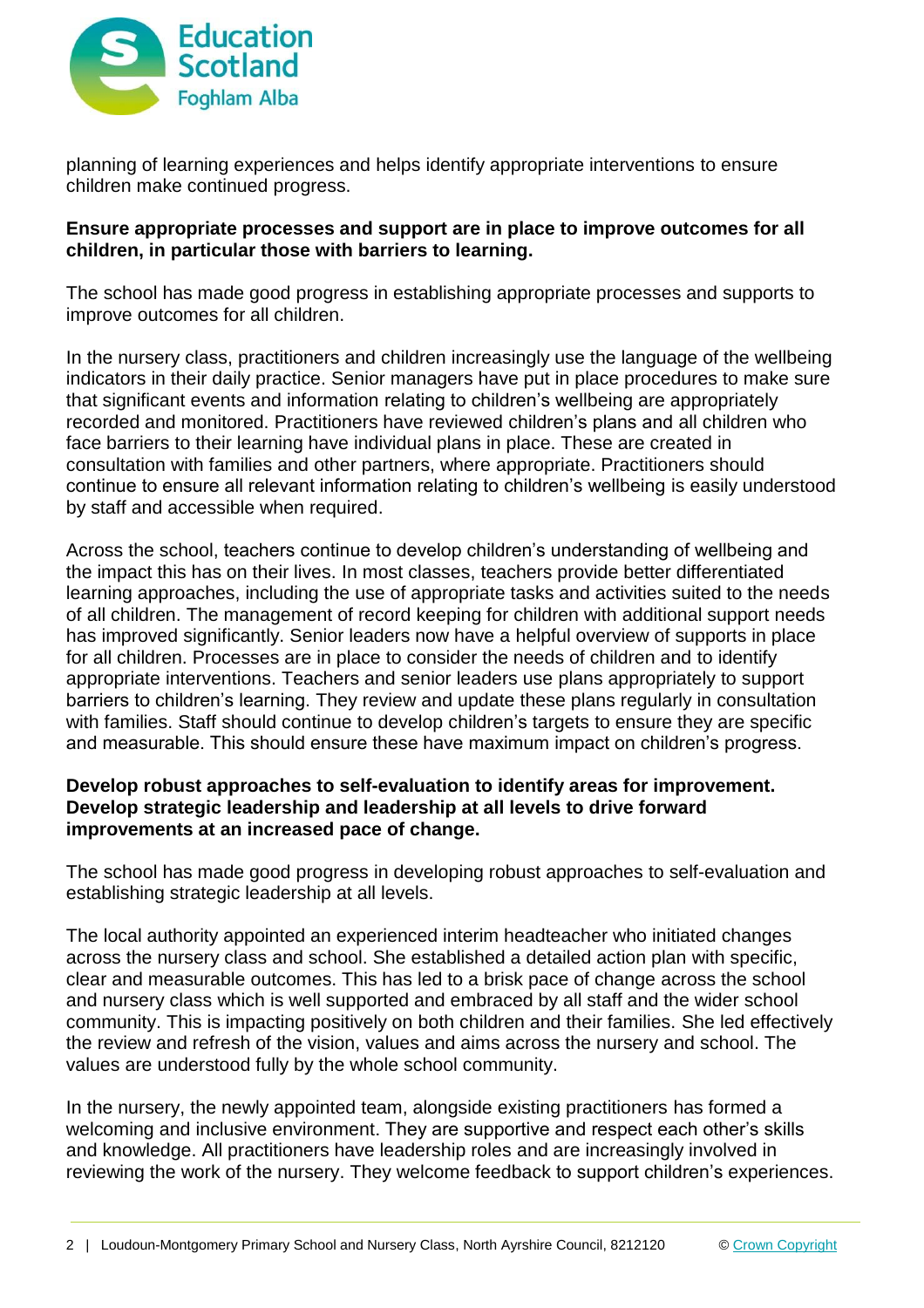

Practitioners should continue to develop their roles and responsibilities in improving the work of the nursery.

Across the school, all staff now lead on aspects of the school's development work. Senior leaders now provide robust, high quality feedback to teachers, which is improving the quality of learning and teaching. Staff engage in a range of useful professional learning opportunities. This is leading to better learning and teaching in literacy and numeracy. Teachers provide children with opportunities to develop their leadership skills through various committees. They should continue to involve children more in identifying ways to improve their school.

# **Raise attainment, focussing on developing planning, progressive pathways and an understanding of national standards through effective moderation.**

The school has made good progress in these areas of work.

In the nursery, practitioners support children to make continued progress in literacy by introducing a wider range of books. Practitioners have attended training on numeracy development and feel more confident in this area. In health and wellbeing, practitioners support children to talk about their emotions using the wellbeing indicators. Children who experience barriers to learning are well supported by practitioners. They use a range of information to demonstrate the progress children are making in their learning and to plan future supports. Practitioners should continue to explore a range of approaches, which support all children to make progress in their learning.

Across the school, teachers have developed appropriate expectations across a few curricular areas. They should continue to develop these across all curriculum areas. Senior leaders have developed systems to check on children's progress and to monitor the impact of any identified interventions. An appropriate plan is in place to support the spending of Pupil Equity Funding (PEF). This has been agreed with the school community. Teachers have increased ownership of all assessment information relating to children progress and attainment. They use this information more effectively to inform learning and teaching approaches. As a result, attainment levels at P4 and P7 are beginning to improve in literacy and numeracy. Senior leaders continue to develop opportunities for teachers to develop their understanding of national standards. This supports them to make more robust and reliable judgements about children's progress.